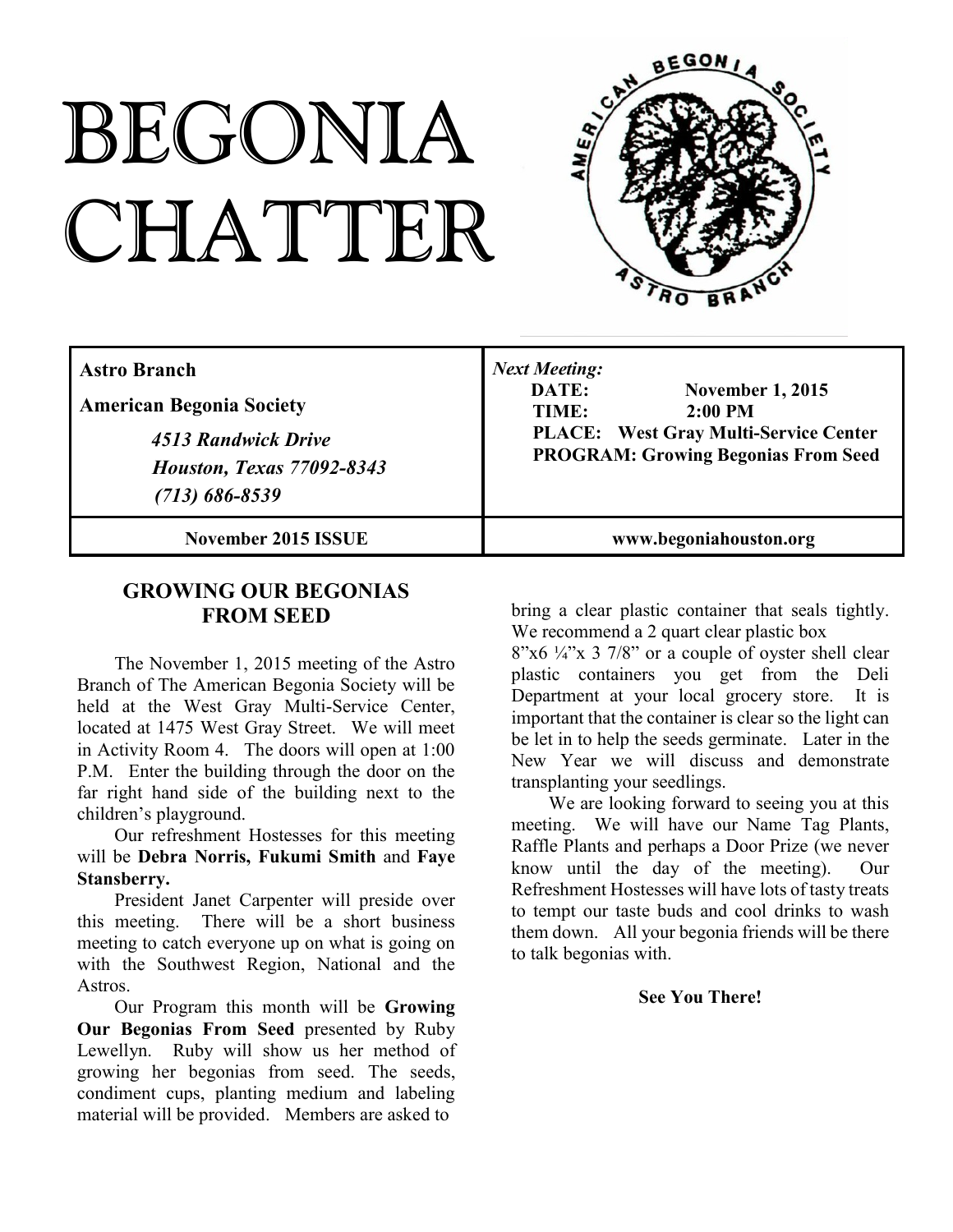# **MINUTES OF THE OCTOBER 4, 2015 MEETING!**

The October 4, 2015 meeting of the Astro Branch of the American Begonia Society was held at the West Gray Multi-Service Center, located at 1475 West Gray Street. Our meeting was held in Activity Room 4. The meeting was called to order by President Janet Carpenter at 2:00 P.M. President Carpenter asked for a volunteer to take the minutes for this meeting as our Secretary Donna Williams was working at the African Violet Sale. Donna Robert nominated her husband Tony and he accepted. Then President Carpenter thanked the Refreshment Hostesses **Faye Stansberry, Midge Gorman and Glenda Perry** for their wonderful array of delicious goodies. **Mel Babb** and **Martha Burg w**ere also thanked for their delicious donations to the refreshment table. Next Month's hostesses will be **Debbie Norris**, **Fukumi Smith** and **Faye Stansberry.** President Carpenter welcomed our guest Marla Cork. Marla was a guest of Susan Willis.

#### **Committee Reports:**

Sunshine Lady Ruby Lewellyn announced that cards were being circulated for Irene Bragg (having painful back problems), Sandra Rigsby (underwent full hip replacement) and Fred & Francis Bones (thinking of you card …we haven't seen them for several meetings).

Treasurer Tom Keepin reported that our checking account is still in good health.

Minutes of the September 6, 2015 meeting were approved as printed in The Begonia Chatter. **Miscellaneous Business:**

It was announced the Astro Branch now has three members that passed their test to become an ABS Begonia Judge. They are **Janet Carpenter, Kathleen Murphy** and **Johnny Williams.**

The Christmas Party will be held on December 6, 2015 at the West Gray Multi-Service Center, located at 1475 West Gray Street. Cheryl Lenert will prepare a ham and suggested that Jane Anderson (not present) be asked to prepare her Chicken Tetrazzini. Members as usual will be asked to provide side dishes and desserts.

Cheryl Lenert stressed the need for members to share plants at meetings, as we no longer are able to acquire plants for sale.

Johnny Williams demonstrated a hanger for plants to be transported in a car. The components are easily obtainable at most hardware stores (conduit, I-bolts and clips).

Tom Keepin brought a new potting soil, containing no peat, which he can purchase at \$6.00 (wholesale) per bag. The brand is Nature's Guide Organic Potting Soil. Southwest Fertilizer carries it as a regular stock item (retail)

#### **Program:**

Before presenting the program, Tom made available several handouts from prior programs – Leaf Identification, Semperflorens, Cane-like Begonias and Shrub-like Begonias. The newest handout was concerning Rhizomatous Begonias, the subject of his presentation.

First off Tom introduced the group to a large rhizome…and described it has a top and a bottom and how to cut it into sections and propagate it. Propagating by leaf was also discussed. It was a very thorough A to Z program.

Here are the results of the Raffle, Name Tag and Door Prize Drawings.

# **Raffle:**

B. 'Brazilian Lady' was won by Janet Carpenter

B. 'Jean Pernet' was won by Gail Warren

#### **Name Tag:**

B. Richmondensis was won by Kay Veech

B. 'Hot Tamale' was won by Marla Cook

#### **Door Prize:**

B. 'Dotty's Eyelash' was won by Susan Willis Plant Potpourri was won by Donna Robert

The October 4, 2015 meeting of the Astro Branch was adjourned at 3:45 P.M.

Respectfully submitted Tony Robert (For Secretary Donna Williams)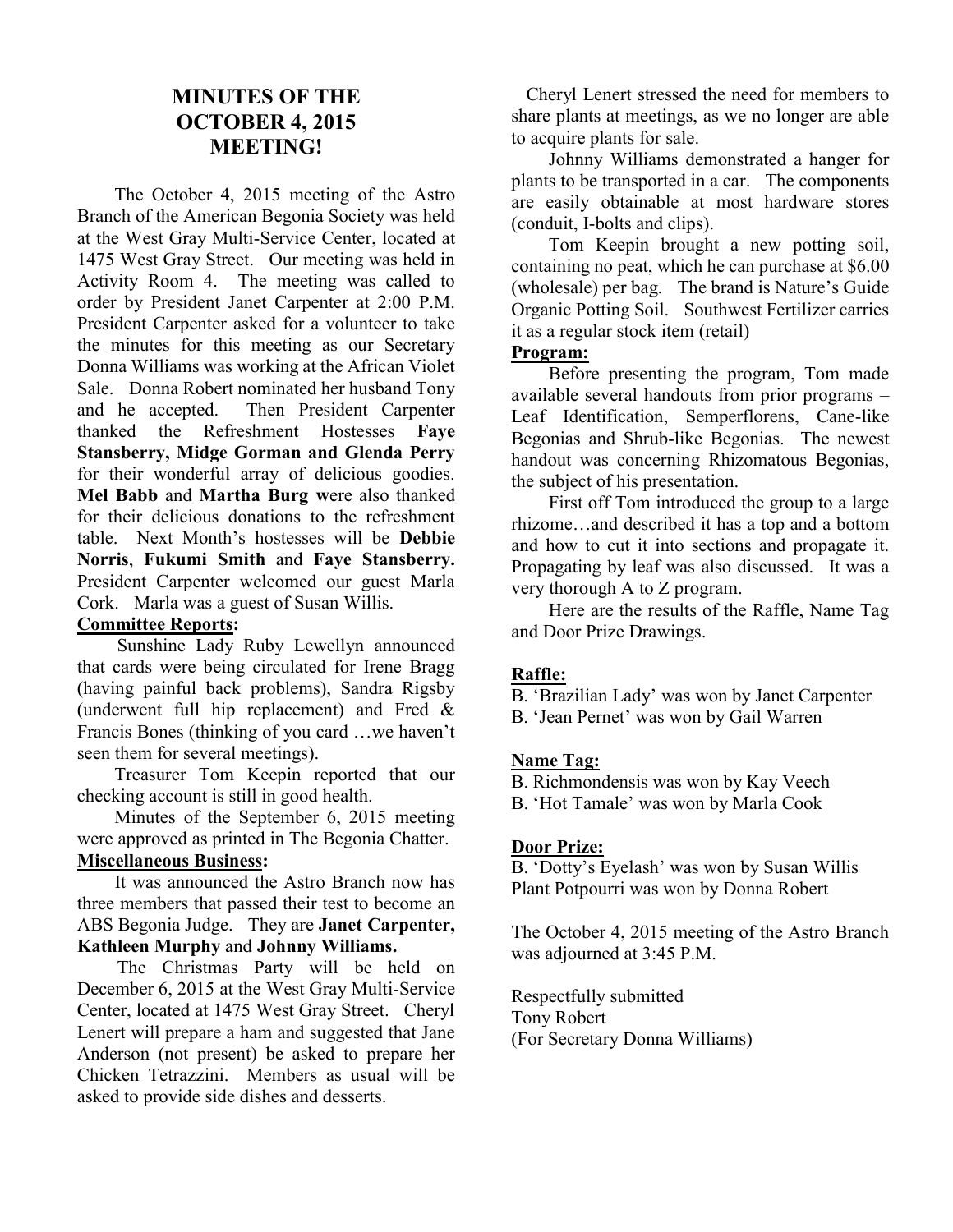# **PRUNING, PLANTING AND TRANSPLANTING**

#### **November**

| $1st$ & $2nd$                       | Cancer    |
|-------------------------------------|-----------|
| $10^{th}$ , $11^{th}$ & $12^{th}$   | Scorpio   |
| $15^{th}$ , $16^{th}$ & $17^{th}$   | Capricorn |
| $20^{th}$ & $21^{st}$               | Pisces    |
| $24^{\text{th}}$ & $25^{\text{th}}$ | Taurus    |
| $28^{th}$ & $29^{th}$               | Cancer    |

#### **December**

| $8^{th}$ & 9 <sup>th</sup> | Scorpio   |
|----------------------------|-----------|
| $13^{th}$ & $14^{th}$      | Capricorn |
| $17^{th}$ & $18^{th}$      | Pisces    |
| $21^{st} & 22^{nd}$        | Taurus    |
| $26^{th}$ & $27^{th}$      | Cancer    |

- Planting and Transplanting are best done in Cancer, Scorpio and Pisces with Cancer being the best.
- Best Pruning for quick growth is first Taurus and then Capricorn.

#### **WELCOME NEW MEMBER**

 $\overline{\mathcal{L}}$  , and the state of the state of the state of the state of the state of the state of the state of the state of the state of the state of the state of the state of the state of the state of the state of the stat

Please welcome our new member Marla Cork and be sure to put her information on you Membership Roster.

> Marla Cork 4603 Gaelic Court Houston, TX 77084 Telephone: 281-550-8237 E-mail: marlacork7@gmail.com

Marla was a guest of member Susan Willis. Marla enjoyed the meeting and the members so much she joined us that day. Welcome Marla!

# **WEATHER FORECAST FOR NOVEMBER 2015**

According to the United States Weather Service, Houston and surrounding area fall in Region 7 of the National Weather Map. Here is what they predict our weather will be like for the month on November.

Our temperatures will be slightly above normal and our precipitation will be slightly below normal. Our temperatures should average from 49 degrees in the North to 59 degrees in the South. Our coolest temperatures will be November 1<sup>st</sup> thru  $4<sup>th</sup>$ ,  $11<sup>th</sup>$  thru  $14<sup>th</sup>$ ,  $17<sup>th</sup>$  thru  $21<sup>st</sup>$  and  $27<sup>th</sup>$  thru  $30<sup>th</sup>$ . Our warmest November temperatures for November will be November  $6<sup>th</sup>$  thru  $10<sup>th</sup>$ ,  $16<sup>th</sup>$  and 23<sup>rd</sup> thru 26<sup>th</sup>. The best chances for showers and thunderstorms and a few periods of steady rain for November will be November 1<sup>st</sup> & 2<sup>nd</sup>, 10<sup>th</sup> thru  $12<sup>th</sup>$ , 16th thru  $18<sup>th</sup>$  and  $26<sup>th</sup>$  thru  $28<sup>th</sup>$ . There will be a few dry areas too, especially in the south-central area. It will be breezy mainly in the north

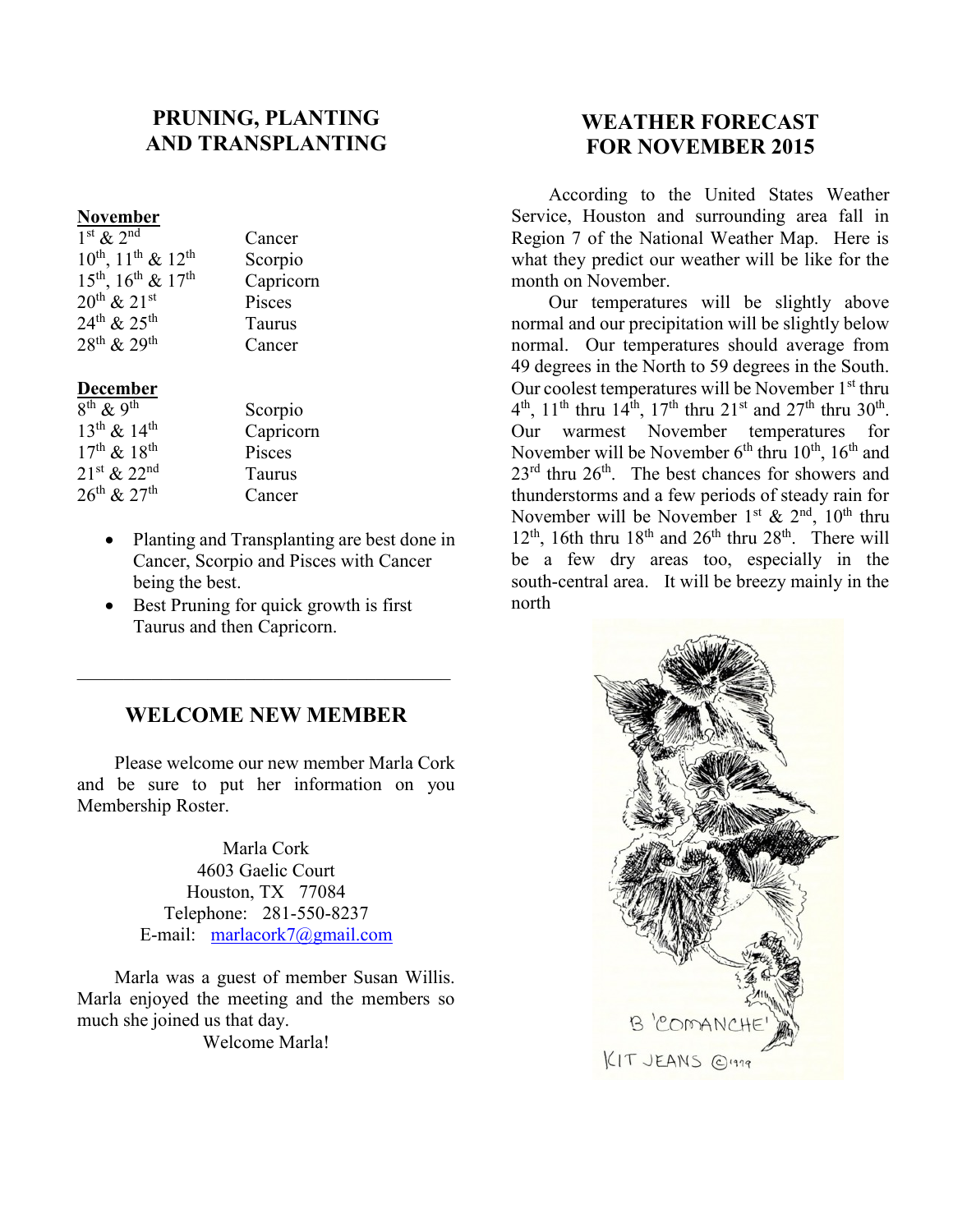

# **HAPPY BIRTHDAY TO YOU!**

Birthday wishes go out to all our members born in this month of November.

Fred Bones November 11<sup>th</sup> Gail Warren November 10<sup>th</sup><br>Donna Williams November 30<sup>th</sup> Donna Williams

"Today is a day to enjoy being with friends. To look back on where you've been and to look forward to the special times the future holds for You." **\_\_\_\_\_\_\_\_\_\_\_\_\_\_\_\_\_\_\_\_\_\_\_\_\_\_\_\_\_\_\_\_\_\_**

### **B. masoniana**

#### By Greg Sytch

B. masoniana, commonly called the ""Iron Cross", is classified as rhizomatous, distinctive foliage, unusual surface and/or unusual coloring, large leaved. Most begonias in this classification are considered to be touchy or difficult to grow. B. masoniana is no exception. However, it is only difficult to get through our long, hot summer.

The Iron Cross Begonia has a few special needs that must be met. It is essential to use a good potting mix with excellent drainage – so I include additional perlite and mulch to the mixture. The second special need is light – not too much sunlight but a nice, filtered light that includes some morning or late afternoon sunshine. The third special need is moisture – most essential during summer. B. masoniana must dry out between waterings during summer to prevent root rot, and during winter it must dry out in case of extended cool periods. However, too dry is not good. It should be just moist.

During its blooming season, from spring through summer, the Iron Cross Begonia puts out sprays of greenish-white blooms. During late winter it is beneficial to alternate bloom food with your regular balanced fertilizer. This aids in development of bloom stalks, and flowers will be larger. Flowers of B. masoniana are fragrant, the more flowers that appear the more fragrance will fill the air.

Despite its touchy reputation, if you can get this begonia through summer you have won most of the battle.

*(This article was taken from* **the Begonian** *Volume 61 May-June 1994 Issue page 104)*

# **B. versicolor**

*\_\_\_\_\_\_\_\_\_\_\_\_\_\_\_\_\_\_\_\_\_\_\_\_\_\_\_\_\_\_\_\_\_\_\_\_\_\_\_\_*

by Dan Haseltine

This lovely rhizomatous begonia is from central China and was discovered by Dr. Edgar Irmscher in 1939.

B. versicolor was once called "Fairy Carpet" because of the velvety appearance of its leaves. Leaves and petioles are covered with thick red hairs. Especially when new leaves are emerging and growing to maturity. Intensity of the coloring will vary with the amount of light received.

Leaf size will also vary, usually from 3" to 7", depending on how and where the plant is grown. This is one begonia with leaf undersides almost as pretty as the top, B. versicolor has medium-to-dark pink flowers, with flower backs covered with dark red hairs as are the ovaries of the female flowers. **CULTURE** 

**Humidity:** I find this begonia requires terrarium culture. If it is kept humid enough, adventitious growth will form on the surfaces of the leaves.

**Medium:** Long fiber sphagnum moss with a little perlite and charcoal seems to work the best for me. **Watering:** B. versicolor should be kept moist and not allowed to dry out.

**Propagation:** B. versicolor can be propagated from seed or by leaf cuttings. If an old leaf drops to the sphagnum moss and starts to decompose, you will often find many small plantlets there. These can be lifted out and soon become beautiful plants

*(This article was taken from* **the Begonian** *Volume 61 May-June 1994 pages 103 and 104)*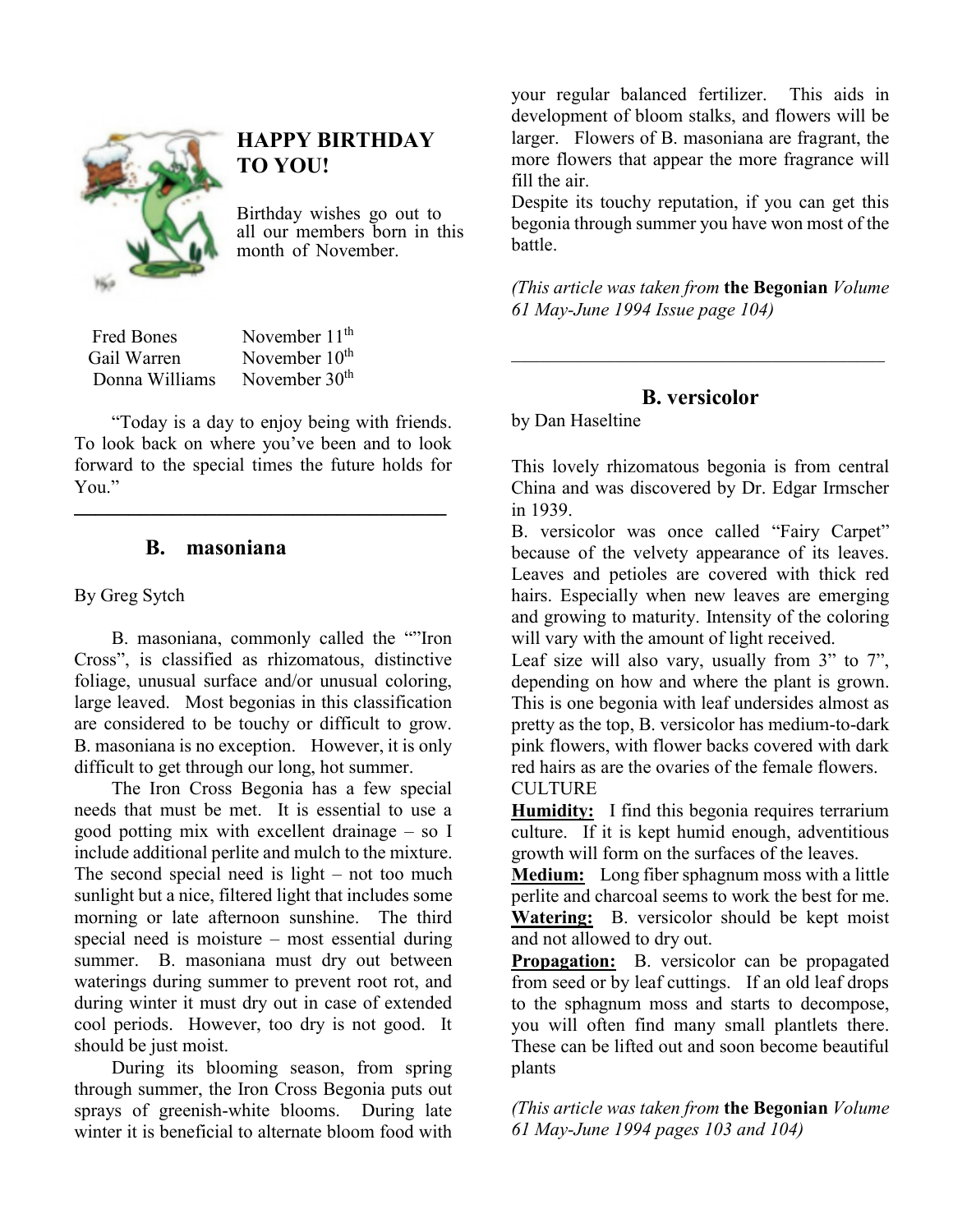# Astro Branch's October 2015 Meeting



John Williams showing his hanging basket carrier for the car.





Raffle plants.



Tom Keepin & Cheryl Lenert presenting rhizomatous program.



Tom Keepin explaining a rhizome. Pat Hiscock intently listening to the program



Nametag plants